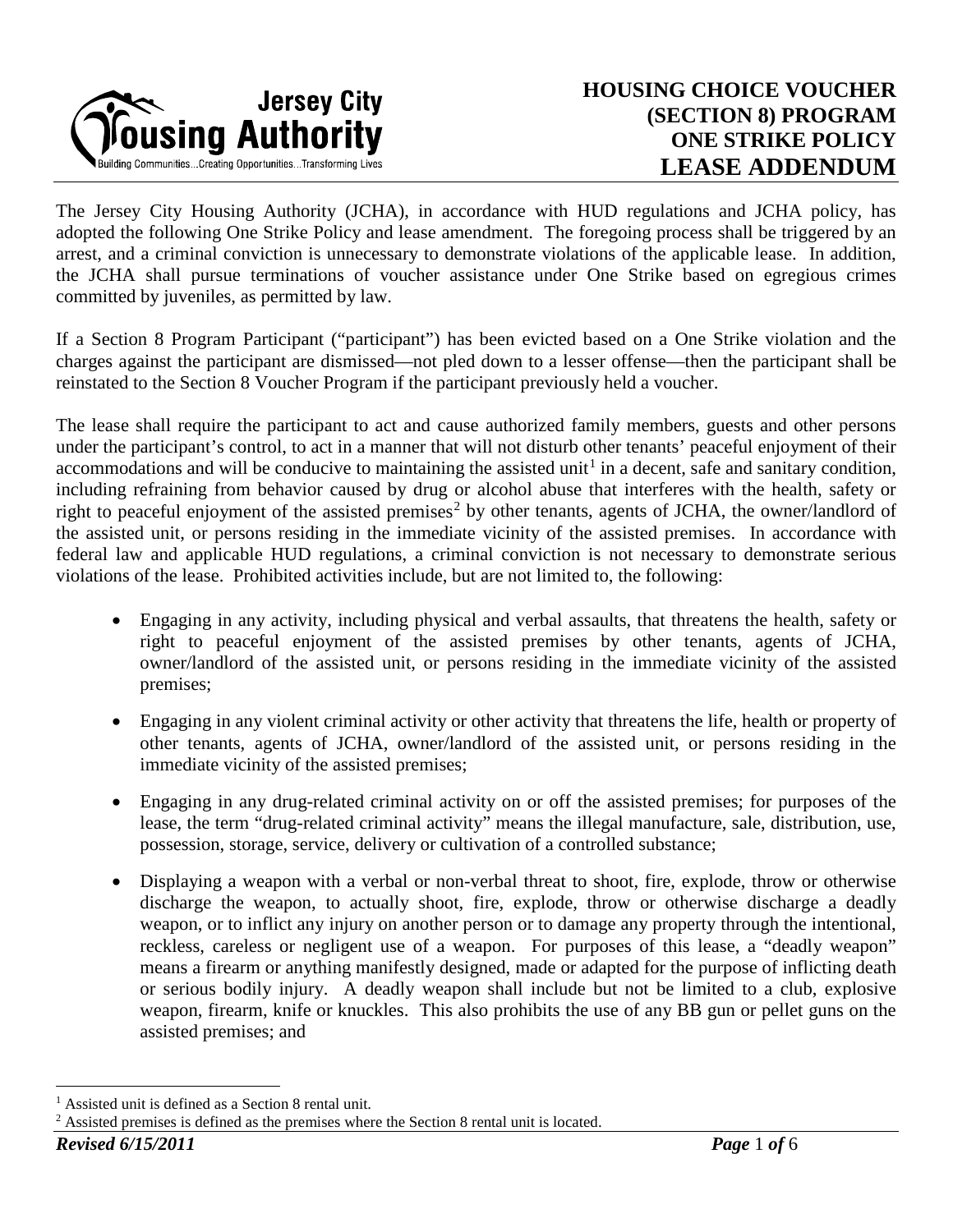- Owning or possessing illegal weapons on the assisted premises;
- Causing any fire on the assisted premises, either intentionally or through negligent or careless disregard.
- If participant, household members, guests or other persons under participant's control have been convicted of manufacture or production of methamphetamines on the premises of federally assisted housing, the voucher assistance shall be terminated immediately;
- If participant, household members, guests or other persons under participant's control are subject to a lifetime registration requirement under state sex offender registration laws, then the voucher assistance shall be terminated immediately;

JCHA shall emphasize that the foregoing list of prohibited actions is not exhaustive. In all circumstances, except in circumstances that necessitate mandatory voucher termination, JCHA retains the authority to, after considering all credible evidence and on a case-by-case basis, decide against voucher termination. JCHA shall consider the following factors when making determinations regarding authorized voucher terminations under the One Strike Policy:

- 1. Seriousness of the offending action
- 2. The extent of participation by the Head of Household and other household members in the offending action, including whether the culpable member is a minor, disabled, or a victim of domestic violence or stalking
- 3. The effects the voucher termination would have on family members not involved in the offending activity
- 4. The extent to which the Head of Household has shown personal responsibility and has taken all reasonable steps to prevent or mitigate the offending action
- 5. Effects the voucher termination, or the absence of termination, would have on the community
- 6. The demand for the Housing Choice Voucher (Section 8) Program by eligible families
- 7. The length of time since the offending action
- 8. If JCHA considers rehabilitation, then the participant must submit evidence (e.g. formal certification of his/her participation in, or completion of, a rehabilitation program recognized by JCHA)

The following guidelines shall serve as just that: an instructive guide for JCHA and participants with respect to One Strike violations and their serious consequences. Note that the following guidelines are not mandatory, not applicable in all circumstances, and not exhaustive. In making any decisions pursuant to JCHA's One Strike Policy, employees shall consider alternatives and factors as described more clearly below and may, on a caseby-case basis under the totality of the circumstances based on the best evidence available to the JCHA, choose against voucher termination.

• *Drug charges:*

## • **By Head of household:**

**Possession with intent to distribute --- On/Off assisted premises --- termination of** voucher assistance.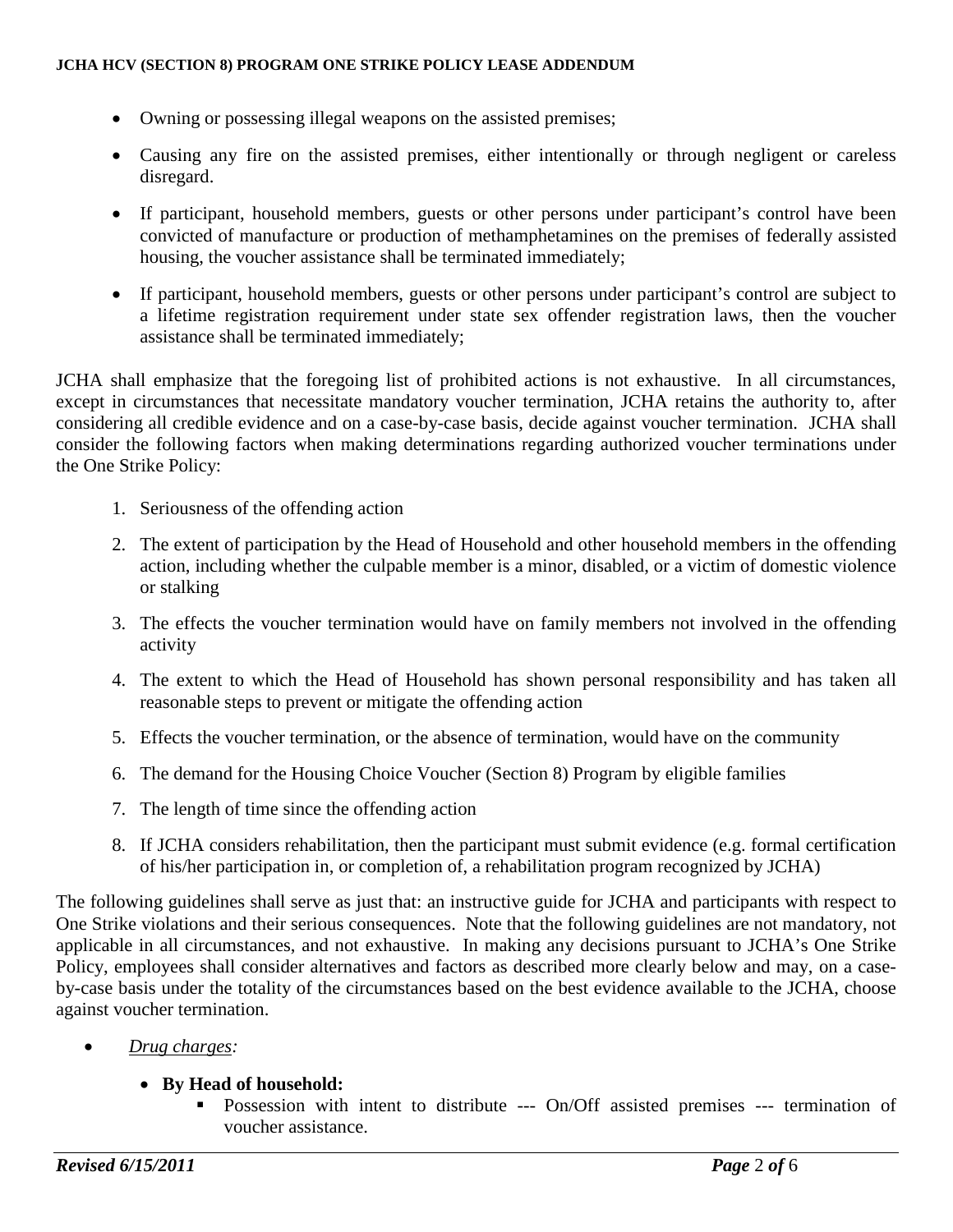- **Possession charge only --- On/Off assisted premises --- stipulation agreement to enter a** rehabilitation program and no further lease violations for two years.
- **By other members of the household on the lease:**
	- **Possession with intent to distribute --- On/Off assisted premises --- termination of** voucher assistance.
	- **Possession charge only --- On/Off assisted premises --- stipulation agreement to remove** household member or enter a rehabilitation program and no further lease violations for two years.
- **By persons not on lease: relative, guest, or frequent visitor not on the lease using the address of the head of household:**
	- Possession with intent to distribute
		- On assisted premises --- stipulation agreement for offender not to enter the assisted unit and no further One Strike violations from the assisted unit for two years. Also, if the arrest happened in the assisted unit with drugs, then termination of voucher assistance.
		- Off assisted premises --- certification to be signed by the head of household and must provide A or B: (A) documentation of address for the offender; (B) change of address by the head of household for the offender from the US Post Office. Also, if charged within 500 feet of assisted premises, then stipulation agreement for offender not to enter the assisted unit and no further One Strike violations from the assisted unit for two years.
	- **Possession charge only --- On/Off assisted premises --- certification to be signed by head** of household must provide either A or B: (A) documentation of address by the head of household for the offender from the USPS and/or notification to the USPS that mail shall not be sent to the assisted unit's address.
- Note that the use of controlled substances in compliance with New Jersey state law (e.g. the New Jersey Compassionate Use Medical Marijuana Act, N.J.S.A. § 24:6I) will not subject participants to violation of JCHA's One Strike Policy unless such use constitutes a pattern of abuse that interferes with the health, safety or right to peaceful enjoyment of the assisted premises by other tenants.
- *Weapon charges:*
	- **Firearms:**
		- By Head of household --- On/Off assisted premises --- termination of voucher assistance.
		- Other member of household on lease --- On/Off assisted premises --- termination of voucher assistance.
		- **Persons not on lease: relative, guest, or frequent visitor not on the lease using the address** of the head of household --- On assisted premises --- stipulation agreement for the offender not to enter the assisted unit and no further One Strike violations from the assisted unit for two years. Also, if the arrest happened in the assisted unit with weapons, then termination of voucher assistance.
		- **Persons not on lease: relative, guest, or frequent visitor not on the lease using the address** of the head of household --- Off assisted premises --- certification to be signed by head of household must provide either A or B: (A) documentation of address for the offender; (B)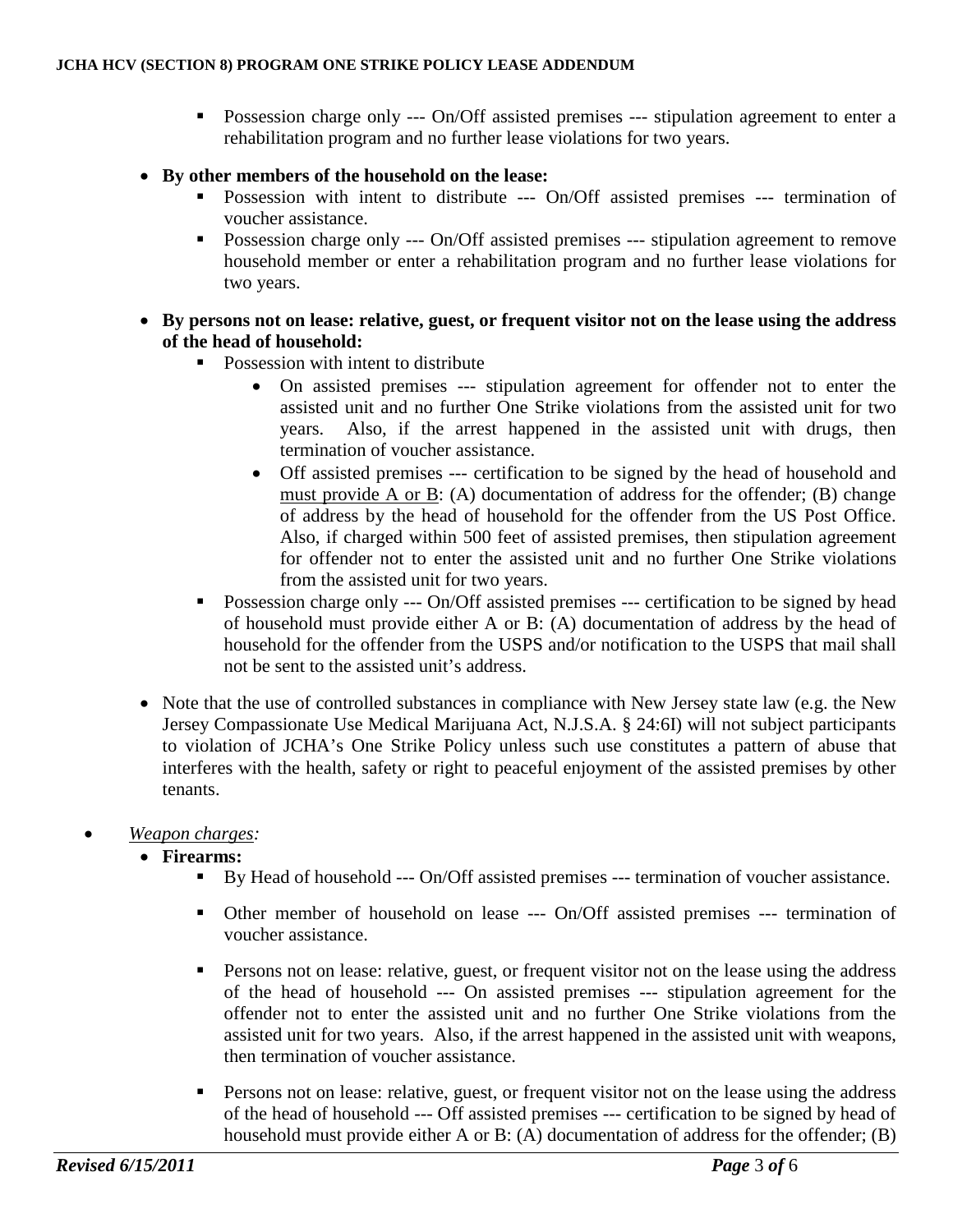change of address by the head of household for the offender from the USPS and/or notification to the USPS that mail shall not be sent to the assisted unit's address. Also, if charged within 500 feet of the assisted premises, then stipulation agreement for offender not to enter the assisted unit and no further One Strike violations from the assisted unit for two years.

## • **Weapons other than firearms:**

- By Head of household --- On/Off assisted premises --- based on the severity of weapons charge: termination of voucher assistance or stipulation agreement for no further One Strike violations for two years.
- Other member of household on the lease ---On/Off assisted premises --- based on severity of weapons charge: termination of voucher assistance or stipulation agreement.
- **Persons not on lease: relative, guest, or frequent visitor not on the lease using the address** of the head of household --- On/Off assisted premises --- certification to be signed by the head of household providing A or B: (A) documentation of address for the offender; (B) change of address by the head of household for the offender from the USPS and/or notification to the USPS that mail shall not be sent to the assisted unit's address.

• *Alcohol abuse:* pattern of abuse that interferes with the health, safety, or right to peaceful enjoyment of the assisted premises by other tenants, agents of JCHA, owner/landlord of the assisted unit.

- **Head of household and any other member of the household on the lease:**
	- On assisted premises: stipulation agreement for a rehabilitation program and no further One Strike violations for two years.
	- **Off** assisted premises: N/A
- **Persons not on lease: relative, guest, or frequent visitor not on the lease using the address of the head of household:** 
	- On assisted premises: stipulation agreement for the offender not to enter the assisted unit and no further One Strike violations from the assisted unit for two years.
	- **Off** assisted premises: N/A
- *Violent criminal activity:*
	- **Violent criminal activity that interferes with the health, safety, or right to peaceful enjoyment of the assisted premises by other tenants, agents of JCHA, owner/landlord of assisted unit or persons residing in the immediate vicinity of the assisted premises:**
		- Head of household --- On/Off assisted premises --- termination of voucher assistance.
		- Other member of the household on lease --- On/Off assisted premises --- termination of voucher assistance.
	- **Violent criminal activity AND evidence that offender is residing in the assisted unit**
		- **Persons not on lease: relative, guest, or frequent visitor not on the lease using the address** of the head of household
			- On assisted premises: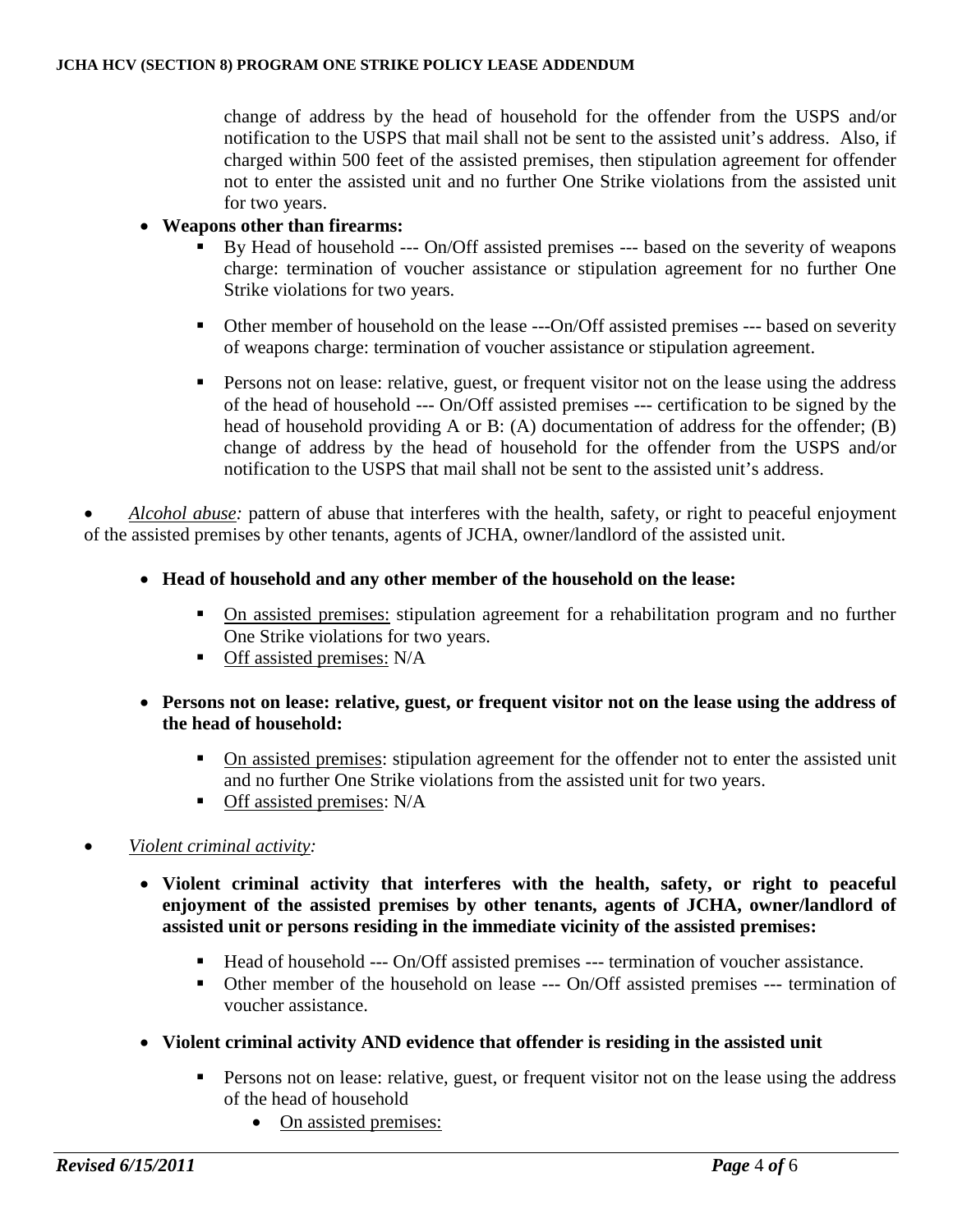- o With evidence that offender is residing in the assisted unit --- stipulation agreement not to enter or visit the head of household in the assisted unit and no further One Strike violations for two years.
- o Without evidence that offender is residing in the assisted unit -- certification to be signed
- Off assisted premises:
	- o Certification signed by the head of household providing A or B: (A) documentation of address for the offender; (B) change of address by the head of household for the offender from the USPS and/or notification to the USPS that mail shall not be sent to the assisted unit's address. Also, if charged within 500 feet of the assisted premises, then stipulation agreement for offender not to enter the assisted unit and no further One Strike violations from the assisted unit for two years.

## • **Violation criminal activity with additional charges:**

**Persons not on lease: relative, guest, or frequent visitor not on the lease using the address** of the head of household --- On/Off assisted premises --- (1) termination of voucher assistance if there is evidence that the offender is residing in the assisted unit; (2) stipulation agreement for the offender not to enter the assisted unit and no further One Strike violations from the assisted unit for two years.

Where JCHA deems appropriate and executes a stipulation agreement, JCHA shall seek termination of voucher assistance based upon any subsequent violations of the lease and/or One Strike Policy which thereby violates the existing stipulation agreement. If JCHA has executed a stipulation agreement for a violation of One Strike Policy, then JCHA may offer a grievance hearing to resolve the lease violation if it is not another One Strike violation.

Where the guidelines provide for a Stipulation Agreement, JCHA may require the removal of the offending individual from the lease. Where such alternative is appropriate, household members wishing to remain in the assisted unit must provide sufficient proof that the offending individual has indeed been physically removed from the assisted unit. To do so, participants shall refer to the following list. Participants must provide documents and/or satisfy criteria from the following list, which must total a minimum of 10 points. For example, if a participant provides the removed person's new lease from a different address, then such document totals 10 points; thus, the participant has satisfied his/her obligation to remove the culpable person and, accordingly, the participant along with the rest of his/her household may remain in the assisted unit.

- Lease of removed person, evidencing his/her new address (10 POINTS)
- Utility bill of removed person, evidencing his/her new address (7 POINTS)
- Is head of household willing to move to a smaller apartment? (7 POINTS)
- Participant in good standing (5 POINTS)
- JCHA checks subject assisted unit and finds no evidence that the culpable person is still living in the assisted unit (5 POINTS)
- Documentation notifying the USPS of a change of address for the offender (5 POINTS)